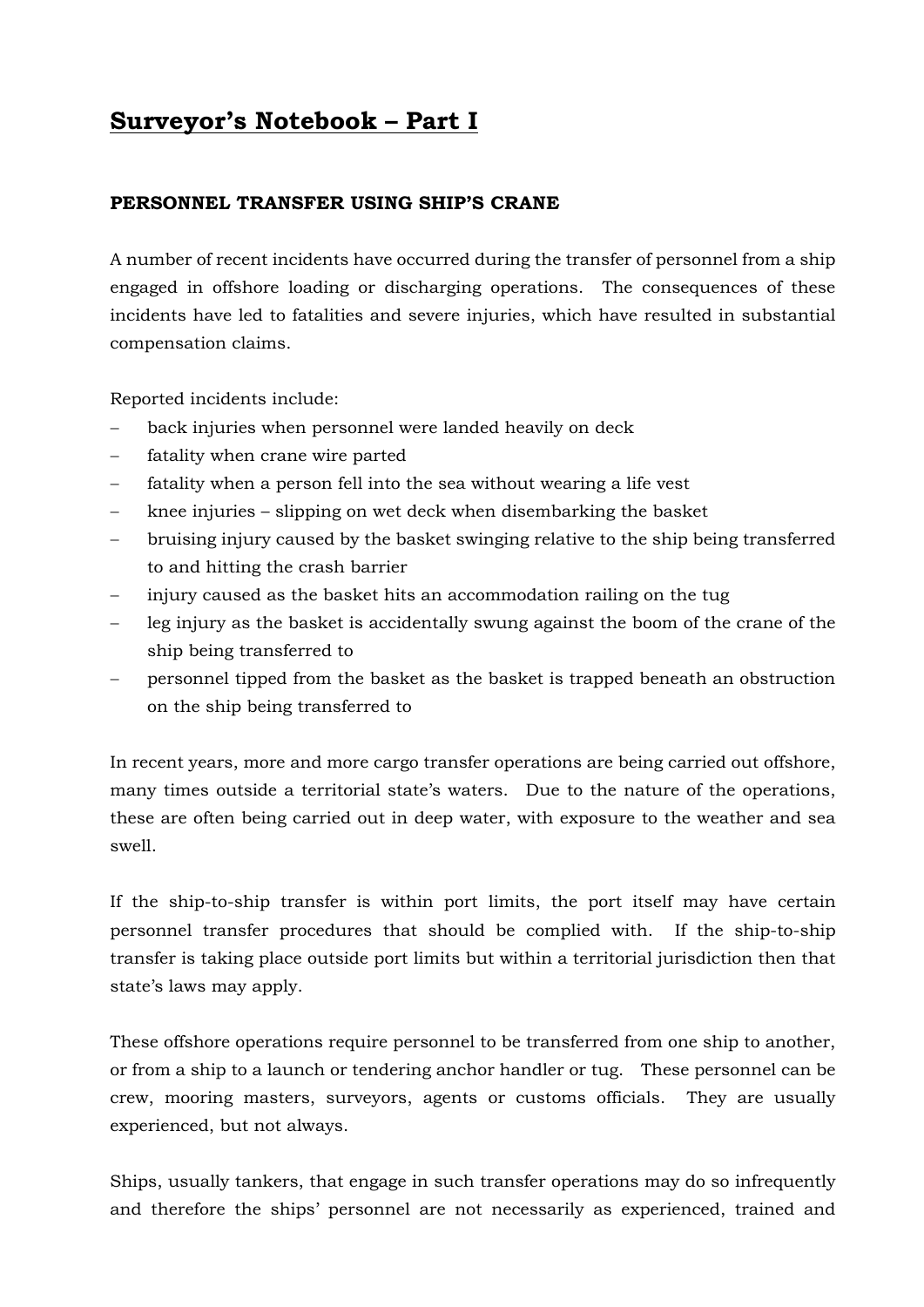equipped as those on offshore oil or construction platforms.

Transferring crew or personnel at sea is a dangerous activity. The Oil and Gas Producers (OGP) Safety Committee's recommended practice document lists three essential principles for lifting personnel:

- − avoid doing so 'unless the risk has been demonstrated as being as low as reasonably practicable'
- carry out the lift according to a specific personnel lifting plan
- properly secure lifted personnel with lanyards

In locations that are within a harbour authority's jurisdiction, the preferred method of ship-to-ship transfer is often by a harbour authority launch. This option is not usually available when operating a long way offshore in open waters.

## $-$  POLICY

 The safety Management System (SMS) must address the issue if ships are engaged in ship-to-ship transfers. It is not sufficient to allow such a high-risk operation to take place without a comprehensive policy, approved by the highest levels within the company. All ships must have proper procedures for critical operations. Transferring personnel falls into the category of critical operations. The consequences of not getting it right could be fatal.

The policy and procedures should consider the possible dangers, which include, but are not limited, to the following:

- poor communication between ships, on deck or with the person being transferred, and language problems
- insufficient or inexperienced crew
- pendulum effect, where the basket starts to swing and injuries can occur
- − back and neck injuries occurring when the basket is landed heavily on deck particularly in poor weather
- − poor crane performance
- − crane failure, wires, blocks, hooks, hydraulics, brakes
- − poor, inexperienced or untrained crane operator
- − weather, sea state including swell, wave height and period, rain squalls, wind, poor visibility, air and sea water temperature or ice
- − inability of ship to remain in position
- sudden movement of other ship
- − night-time transfers: lighting, not being able to see the sea/weather
- − crane driver not being able to see the lift when over the side